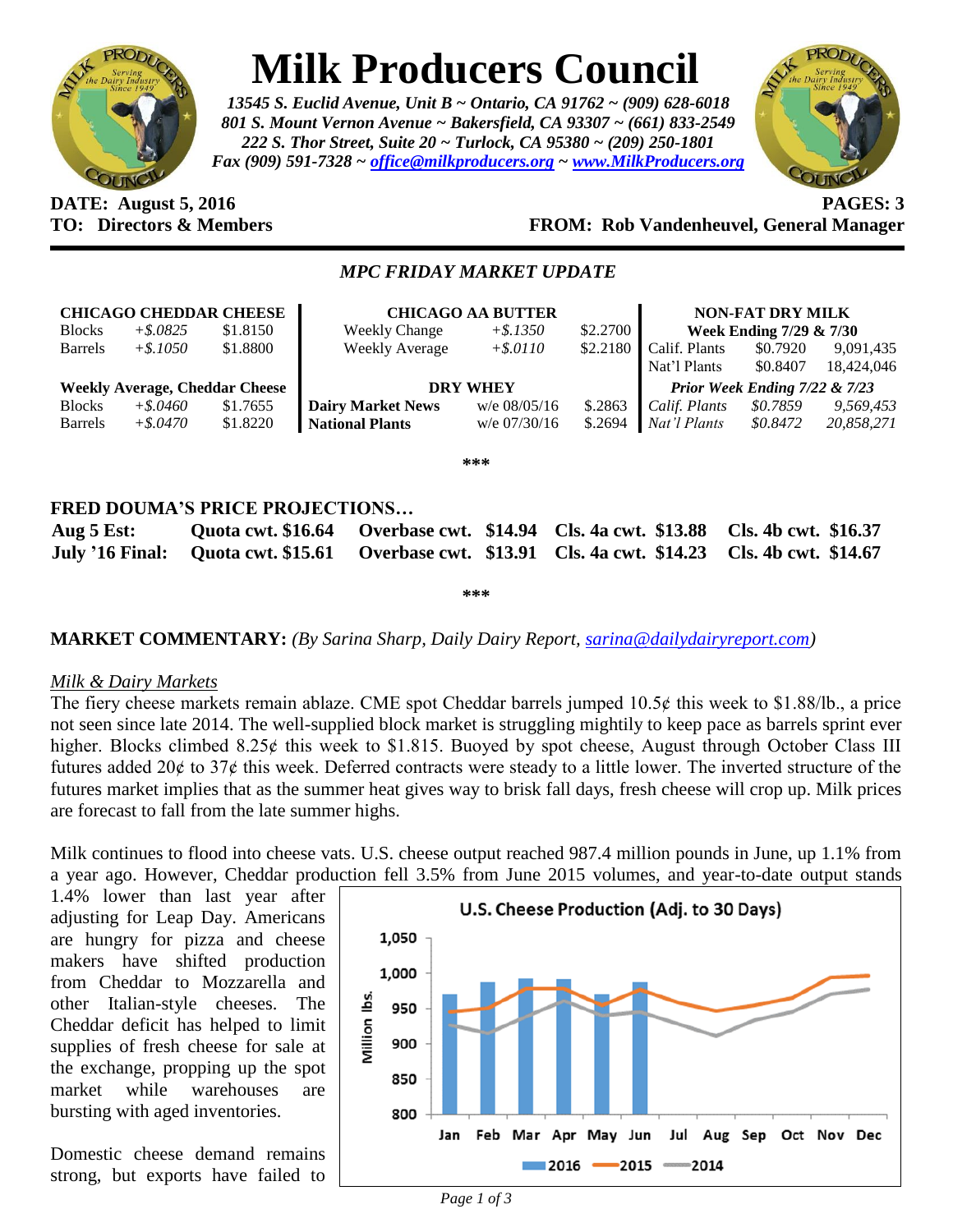impress. In June, cheese and curd exports fell 12.6% short of year-ago volumes. Given the persistent and quickly widening gap between domestic and global markets, U.S. cheese exports are likely to continue to underperform.

In contrast, whey is leaving our shores at an increasingly rapid pace. In June, dry whey exports climbed to 37.3 million pounds, an elevenmonth high. Exports of whey protein concentrate (WPC) with less than 80% protein soared to 34.5 million pounds, the largest volume ever. In fact, WPC exports accounted for 96% of domestic production in June. As manufacturers directed more whey to WPC, output of dry whey dropped, and stocks fell to a new low for the year. Inventories of dry whey for human consumption on



June 30 were down 14.9% from May and 2.3% lower than the prior year. The whey market suffered a steep decline last summer, but it is slowly, steadily recovering. Whey futures gained ground every day this week.

U.S. butter output totaled 152.9 million pounds in June, the highest output for the month since 1954. Stocks are large and exports are hardly significant. U.S. butter imports in June were up 70.8% from a year ago. Cream is much more readily available than is typical at this time of year, even after a stretch of very high temperatures. Nonetheless, the spot butter market bounced right back from last week's slide. It vaulted  $13.5¢$  higher to \$2.27. Class IV futures settled mostly higher; the September contract gained  $24¢$  for the week.



Only the milk powder market retreated. Spot nonfat dry (NDM) milk slipped  $1.75¢$  to  $83.25¢$ . U.S. production of NDM and skim milk powder (SMP) in June fell 0.6% short of year-ago volumes, at 199 million pounds. Despite lower production, NDM stocks climbed to 237.66 million pounds, up 2.3% from inventories on May 31. However, stocks remain 9.4% lower than they were a year ago. Exports of NDM were slightly larger on a daily average basis in June than in May, but they were 8.7% lower than prior year levels and they pale in comparison to shipments in June 2014. Milk powder exports to

Mexico dropped 5.5% from a year ago. Europe and New Zealand are crowding in on U.S. market share south of the border.

Prices moved higher across the board at the Global Dairy Trade (GDT) auction. The GDT index rose 6.6%, its largest increase so far this year. Whole milk powder (WMP) prices leapt 9.9%, and SMP prices rallied 2.2%. Butter finished 6.6% higher and the average winning price for Cheddar was slightly higher than at the previous event.